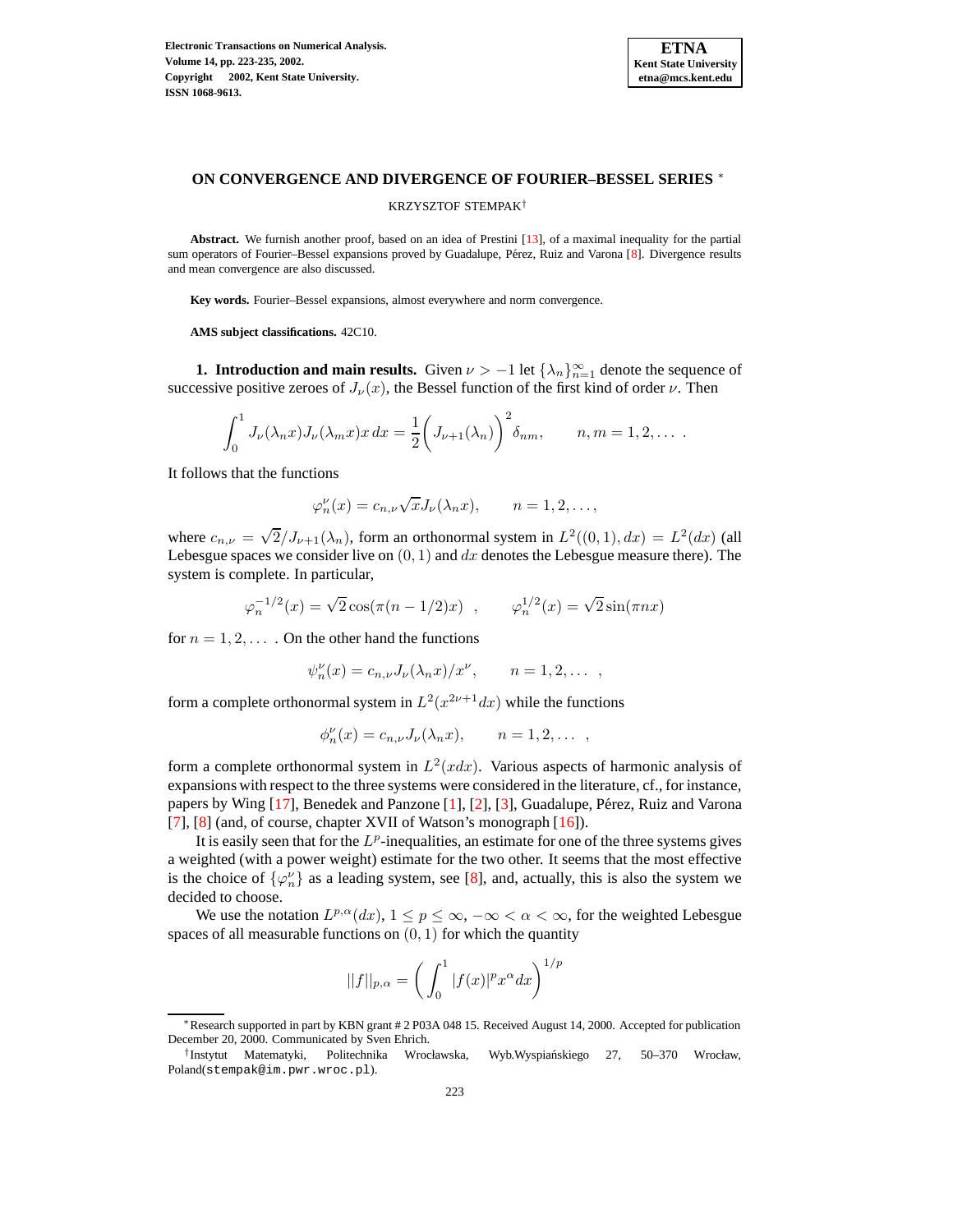is finite (to be precise,  $||f||_{\infty,\alpha} = \text{ess sup}_{x\in(0,1)}|f(x)|$ ). With any reasonable function f on  $(0, 1)$  we will associate its Fourier–Bessel coefficients

$$
a_n^{\nu} = a_n^{\nu}(f) = \int_0^1 f(x)\varphi_n^{\nu}(x) dx
$$

provided the coefficients exist. Assuming f is in  $L^{p,\alpha}(dx)$ ,  $1 \leq p < \infty$ , it is easy to check (note that  $J_{\nu}(x) \sim x^{\nu}$  as  $x \to 0$ ) that the coefficients do exist provided  $\alpha < (\nu + \nu)$  $\frac{3}{2}$ )p − 1. In particular, in the case when  $\nu \ge -1/2$ , this happens for  $\alpha's$  from the  $A_p$ power weight exponent range  $-1 < \alpha < p - 1$ . Given f and its Fourier–Bessel series  $f(x) \sim \sum_{n=1}^{\infty} a_n^{\nu} \varphi_n^{\nu}(x)$  we consider partial sum operators

$$
S_N f(x) = \sum_{1}^{N} a_n^{\nu} \varphi_n^{\nu}(x)
$$

and the maximal function

$$
S^*f(x) = \sup_{N \ge 1} |S_N f(x)|.
$$

We then have the following result

THEOREM 1.1. Let  $\nu \ge -1/2$ ,  $1 < p < \infty$  and  $-1 < \alpha < p - 1$ . Then

$$
||S^*f||_{p,\alpha} \leq C||f||_{p,\alpha}
$$

*with a constant*  $C > 0$  *independent of*  $f \in L^{p,\alpha}(dx)$ *.* 

As an immediate consequence we obtain

COROLLARY 1.2. *Let*  $\nu$ ,  $p$  *and*  $\alpha$  *be as in Theorem 1.1. Then* 

$$
S_N f(x) \to f(x), \qquad N \to \infty,
$$

*a.e. for every function*  $f$  *in*  $L^{p,\alpha}(dx)$ *.* 

As already mentioned, this theorem was proved in [8] (actually in a more general set-  
ting of 
$$
A_p
$$
 weights). It follows from a weighted version of a general Gilbert's maximal  
transference theorem, [8], Theorem 1, by transferring  $L^p$ -weighted Carleson–Hunt–Young  
inequalities for the trigonometric system to fairly general systems (Theorem 1 of [6] settles  
the unweighted case, i.e., the case  $\alpha = 0$  in Theorem 1.1). An equiconvergence result, from  
which Corollary 1.2 follows, was proved in [3], Theorem 4.

Here, in our proof of Theorem 1.1, we use an idea of Prestini [\[13\]](#page-12-0). She proved a.e. convergence of partial sums for the modified Hankel transform. A closer examination of her proof reveals that, in some way, the weighted non-modified Hankel transform setting is better suited for arguments which she used. The system  $\{\varphi_n^{\nu}\}$  seems to be a compact interval version of the non-modified Hankel transform and this supports another argument for our choice of  $\{\varphi_n^{\nu}\}\$ as a leading system.

Theorem 1.1 is also applicable for proving results on a.e. convergence of partial sums for the other two aforementioned orthogonal systems. We start with the system  $\{\psi_n^{\nu}\}_{n=1}^{\infty}$ . As before for any reasonable function  $g$  on  $(0, 1)$  we associate to  $g$  its Fourier-Bessel coefficients

$$
b_n^{\nu}=b_n^{\nu}(g)=\int_0^1g(x)\psi_n^{\nu}(x)\,x^{2\nu+1}dx\,.
$$

It is possible to evaluate the coefficients  ${b_n^{\nu}}$ ,  $\nu > -1$ , for any function g in  $L^p(x^{2\nu+1}dx)$ ,  $1 \le p \le \infty$ , since  $\psi_n^{\nu}$  is a bounded function on  $(0, 1)$ , hence in  $L^q(x^{2\nu+1}dx)$ ,  $1 \le q \le \infty$ .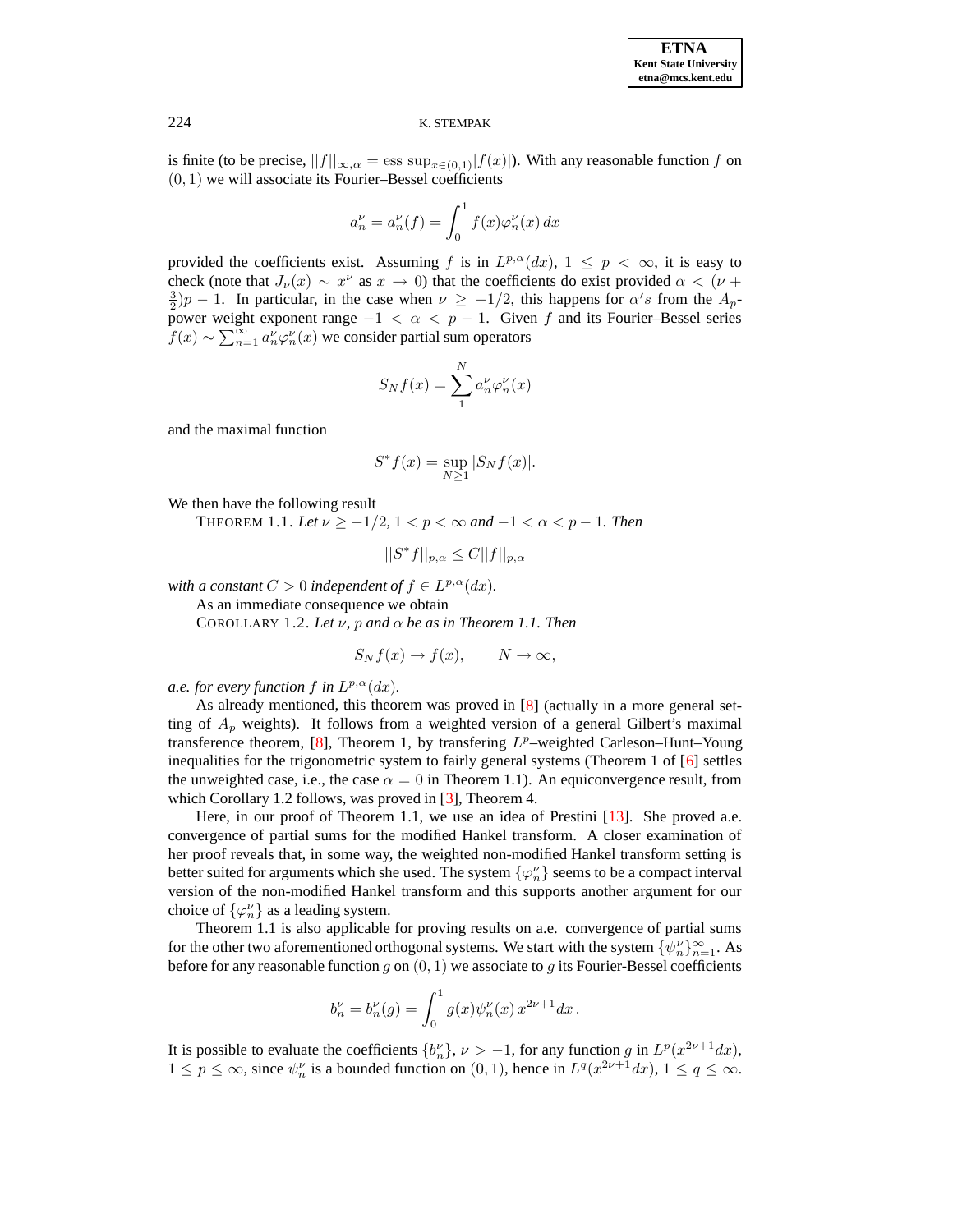### **ETNA Kent State University etna@mcs.kent.edu**

#### FOURIER-BESSEL SERIES 225

Note, that here and later on the measure  $x^{2\nu+1}dx$  should be thought of as a solid measure, not as a weighted Lebesgue measure with a power weight.

We consider the corresponding partial sum operators

$$
\mathcal{S}_N g(x) = \sum_1^N b_n^{\nu} \psi_n^{\nu}(x)
$$

and the maximal function

$$
\mathcal{S}^*g(x) = \sup_{N \ge 1} |\mathcal{S}_N g(x)|.
$$

Since  $\langle g, \psi_n^{\nu} \rangle_{L^2(x^{2\nu+1}dx)} = \langle g \cdot x^{\nu+1/2}, \varphi_n^{\nu} \rangle_{L^2(dx)}$  we have

$$
S^*g(x) = x^{-(\nu+1/2)}S^*(g \cdot x^{\nu+1/2})(x).
$$

Hence the inequality

$$
||\mathcal{S}^*g||_{L^p(x^{2\nu+1}dx)} \leq C||g||_{L^p(x^{2\nu+1}dx)}
$$

is equivalent with

$$
\int_0^1 |S^* f(x)|^p x^{(2\nu+1)(1-p/2)} dx \leq C \int_0^1 |f(x)|^p x^{(2\nu+1)(1-p/2)} dx.
$$

Since  $-1 < (2\nu+1)(1-p/2) < p-1$  if and only if  $4(\nu+1)/(2\nu+3) < p < 4(\nu+1)/(2\nu+1)$ we then have

COROLLARY 1.3. Let  $\nu \ge -1/2$  and  $4(\nu + 1)/(2\nu + 3) < p \le \infty$ . Then

$$
S_N g(x) \to g(x), \qquad N \to \infty,
$$

*a.e. for every function g in*  $L^p(x^{2\nu+1}dx)$ *.* 

It will be shown in Section 4 that this result (as well as Corollary 1.4 below) is sharp. An equiconvergence result for expansions with respect to the system  $\{\psi_n^{\nu}\}$  can be found in [\[5\]](#page-11-3), Theorem 2.10.

We now pass to the system  $\{\phi_n^{\nu}\}_{n=1}^{\infty}$ . Given h, a function on  $(0, 1)$ , we associate to it its Fourier-Bessel coefficients

$$
d_n^{\nu} = d_n^{\nu}(h) = \int_0^1 h(x) \phi_n^{\nu}(x) x \, dx \, .
$$

In the case  $\nu \geq 0$ , it is possible to evaluate the coefficients  $\{d_n^{\nu}\}\$  for every function h in  $L^p(x dx)$ ,  $1 \leq p \leq \infty$ , since  $\phi_n^{\nu}$  is a bounded function on  $(0, 1)$ , hence in  $L^q(x dx)$ ,  $1 \leq q \leq \infty$  $\infty$ . If  $-1 < \nu < 0$  we have to restrict our attention to  $2/(2+\nu) < p \le \infty$  since only then  $\phi_n^{\nu}$ is in  $L^{p'}(x dx)$  (as before, here and later on we should look at x dx as at the solid measure).

As earlier we consider the partial sum operators

$$
\widetilde{S}_N h(x) = \sum_{1}^{N} d_n^{\nu} \phi_n^{\nu}(x)
$$

and the maximal function

$$
\widetilde{S}^*h(x) = \sup_{N \ge 1} |\widetilde{S}_N h(x)|.
$$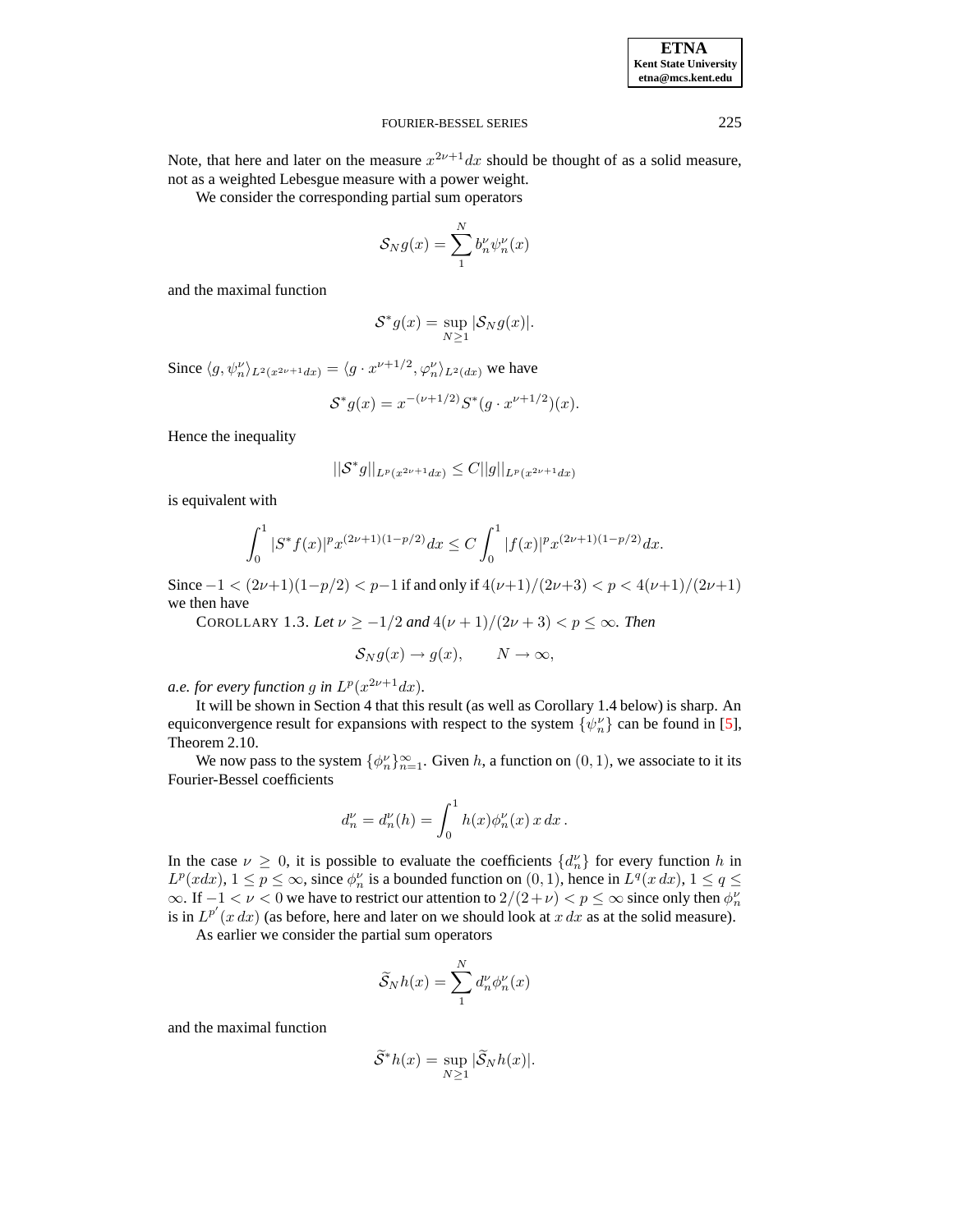Since  $\langle h, \phi_n^{\nu} \rangle_{L^2(x dx)} = \langle h \cdot x^{1/2}, \phi_n^{\nu} \rangle_{L^2(dx)}$  we have

$$
\widetilde{S}^*h(x) = x^{-1/2}S^*(h \cdot x^{1/2})(x).
$$

Hence the inequality

$$
||\widetilde{\mathcal{S}}^*h||_{L^p(x\,dx)} \leq C||h||_{L^p(x\,dx)}
$$

is equivalent with

$$
\int_0^1 |S^* f(x)|^p x^{1-p/2} dx \le C \int_0^1 |f(x)|^p x^{1-p/2} dx.
$$

Since  $-1 < 1 - p/2 < p - 1$  if and only if  $4/3 < p < 4$  we then have COROLLARY 1.4. *Let*  $\nu \ge -1/2$  *and*  $4/3 < p \le \infty$ *. Then* 

$$
\widetilde{S}_N f(x) \to f(x), \qquad N \to \infty,
$$

*a.e. for every function*  $f$  *in*  $L^p(x dx)$ *.* 

Throughout the paper, unless otherwise stated,  $\nu$  is an arbitrary fixed real number greater than  $-1$  and, for a given  $p, 1 \le p \le \infty$ , p' will denote its conjugate,  $p' = p/(p - 1)$ . As usual on such occasions, a positive constant  $C$  may vary from line to line.

**2. Auxiliary results.** We start with collecting some facts used later on. An asymptotic form of  $\lambda_n$ 's is given by

$$
\lambda_n = \pi(n + B_\nu + O(n^{-1})),
$$
  $B_\nu = \nu/2 - 1/4,$ 

cf. [\[16\]](#page-12-4), p. 618. We will also use the asymptotic form of  $J_{\nu}(t)$ :

(2.1) 
$$
J_{\nu}(t) = \sqrt{2/\pi t} \left( \cos(t + D_{\nu}) + O(t^{-1}) \right), \qquad t \ge 1,
$$

where  $D_{\nu} = -(\nu \pi/2 + \pi/4)$ . Since

$$
\sqrt{\lambda_n} J_{\nu+1}(\lambda_n) = \sqrt{2/\pi} \left( \cos(\lambda_n + D_{\nu+1}) + O(n^{-1}) \right)
$$

and  $\lambda_n + D_{\nu+1} = (n-1)\pi + O(n^{-1})$ , we have

$$
\left|\sqrt{\lambda_n}J_{\nu+1}(\lambda_n)\right|=\sqrt{2/\pi}\left(1+O(n^{-1})\right).
$$

This and the fact that for  $\nu \ge -1/2$ ,  $\sqrt{t}J_{\nu}(t)$  is a bounded function on  $(0,\infty)$  also shows that in the case  $\nu \ge -1/2$ ,  $\varphi_n^{\nu}(x)$  are uniformly bounded on  $(0, 1)$ :

$$
|\varphi_n^{\nu}(x)| \le C
$$
,  $n = 1, 2, ...$ ,  $0 < x < 1$ .

In what follows  $a_n \sim b_n$  for  $a_n > 0$ ,  $b_n > 0$  means that  $C^{-1} \le a_n/b_n \le C$  for a constant  $C > 0$ .

LEMMA 2.1. *Let*  $\nu > -1$ ,  $1 \leq p < \infty$  *and*  $\beta > -1 - \nu p$ *. Then* 

$$
\int_0^n|J_{\nu}(y)|^py^\beta dy\sim \left\{\begin{array}{ll} 1, & -1-\nu p<\beta
$$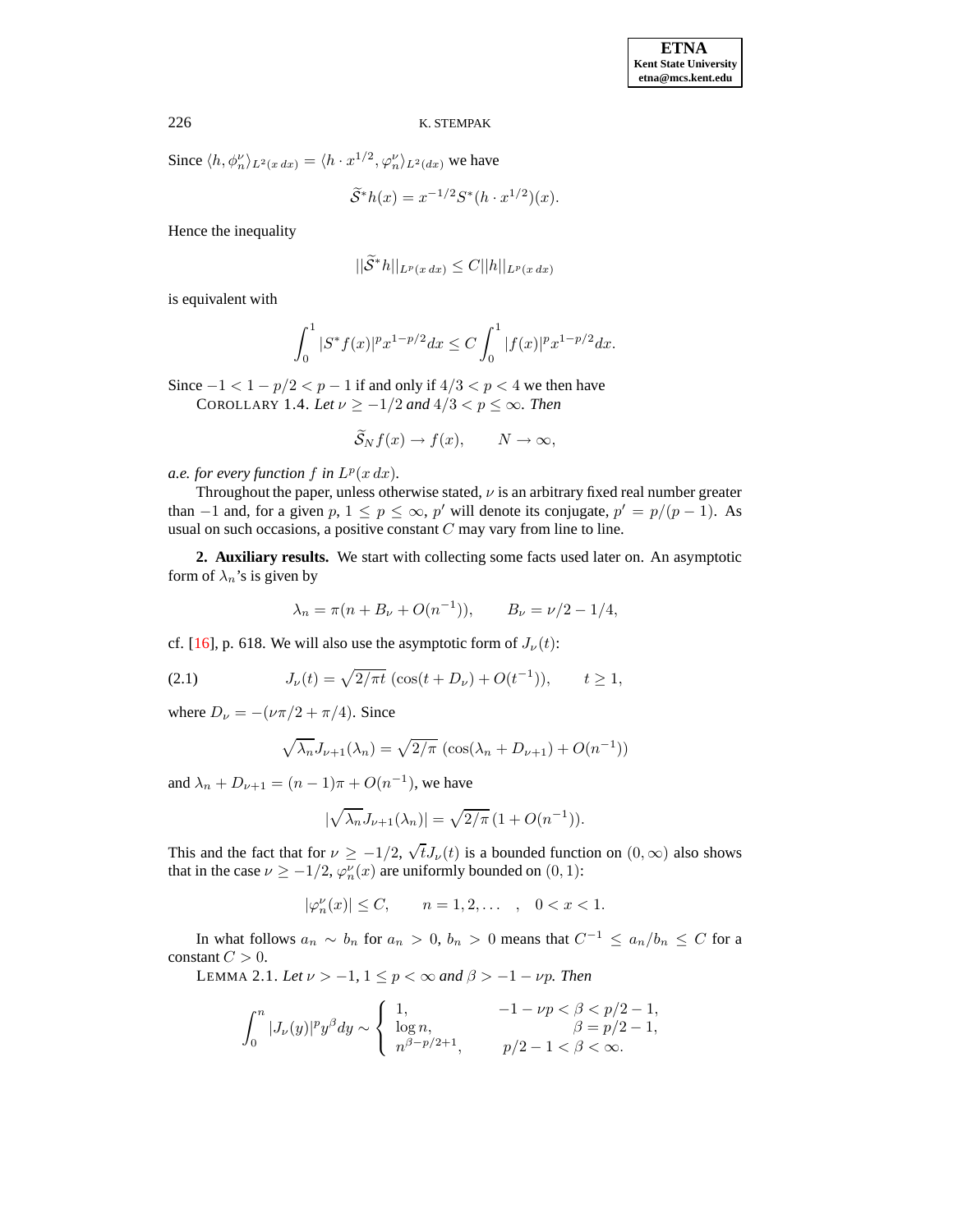**ETNA Kent State University etna@mcs.kent.edu**

#### FOURIER-BESSEL SERIES 227

*Proof.* In the first case,  $-1 - \nu p < \beta < p/2 - 1$ , we use  $J_{\nu}(t) = O(t^{-1/2})$ ,  $t \to \infty$ , to get

$$
\int_0^1 |J_{\nu}(y)|^p y^{\beta} dy = C_1 < \int_0^n |J_{\nu}(y)|^p y^{\beta} dy < C_1 + C \int_1^\infty y^{-p/2 + \beta} dy = C_2.
$$

If  $\beta = p/2 - 1$  we use (2.1) to show that  $\int_{\pi}^{\pi n} |J_{\nu}(y)|^p y^{\beta} dy \sim \log n$ . The integral coming from the remainder gives the bound

$$
\int_{\pi}^{\pi n} y^{-p-1} dy = O(1).
$$

For the integral coming from the main part we write

$$
\int_{\pi}^{\pi n} |\cos(y + D_{\nu})|^p y^{-1} dy = \int_0^{\pi} |\cos(y + D_{\nu})|^p \left( \sum_{k=1}^{n-1} \frac{1}{y + \pi k} \right) dy.
$$

The required asymptotics comes from the fact that

$$
\sum_{k=1}^{n-1} \frac{1}{y + \pi k} \sim \log n
$$

uniformly in  $y \in (0, \pi)$ . In the last case,  $p/2 - 1 < \beta < \infty$ , we use the same argument except the fact that now

$$
\sum_{k=1}^{n-1} \frac{1}{(y+\pi k)^{-\beta+p/2}} \sim \int_{\pi}^{n\pi} t^{\beta-p/2} dt = Cn^{\beta-p/2+1}.
$$

uniformly in  $y \in (0, \pi)$ .

The next two propositions give precise asymptotics of  $L^p$ -norms of functions for the three orthogonal systems we consider.

PROPOSITION 2.2. Let  $\nu > -1$  and  $1 \le p < \infty$  or  $\nu \ge -1/2$  and  $1 \le p \le \infty$ . Then

$$
||\varphi_n''||_{L^p(dx)} \sim 1.
$$

*Proof.* If  $1 \le p < \infty$  it is sufficient to change variables and take  $\beta = p/2$  in Lemma 2.1.<br>=  $\infty$  we use the fact that  $\sqrt{t}J_{\nu}(t)$  is bounded on  $(0, \infty)$ .  $\Box$ If  $p = \infty$  we use the fact that  $\sqrt{t}J_{\nu}(t)$  is bounded on  $(0, \infty)$ .

PROPOSITION 2.3. Let  $\nu > -1/2$  and  $1 \le p \le \infty$ . Then

 $\Box$ 

$$
||\psi_n^{\nu}||_{L^p(x^{2\nu+1}dx)} \sim \begin{cases} 1, & 1 \le p < \frac{4(\nu+1)}{2\nu+1}, \\ (\log n)^{\frac{2\nu+1}{4(\nu+1)}}, & p = \frac{4(\nu+1)}{2\nu+1}, \\ n^{\frac{2\nu+1}{2} - \frac{2(\nu+1)}{p}}, & \frac{4(\nu+1)}{2\nu+1} < p \le \infty. \end{cases}
$$

*If* −1 <  $\nu$  ≤ −1/2 *then*  $||\varphi_n^{\nu}||_{L^p(dx)} \sim 1$  *for* 1 ≤  $p$  < ∞ *and*  $||\varphi_n^{\nu}||_{L^{\infty}(dx)} \sim n^{\nu+1/2}$ *.* 

*Proof.* If  $1 \le p < \infty$  we change variables and use Lemma 2.1 with  $\beta = 2\nu + 1 - \nu p$ . If  $\infty$  we use the fact that  $J_{\nu}(t)/t^{\nu}$  is bounded on  $(0, \infty)$ .  $\Box$  $p = \infty$  we use the fact that  $J_{\nu}(t)/t^{\nu}$  is bounded on  $(0, \infty)$ .

PROPOSITION 2.4. *Let*  $\nu > -1$  *and*  $1 \leq p < \infty$  *or*  $\nu \geq 0$  *and*  $p = \infty$ *. Then* 

$$
||\phi_n^{\nu}||_{L^p(xdx)} \sim \begin{cases} 1, & 1 \le p < 4, \\ (\log n)^{1/4}, & p = 4, \\ n^{1/2 - 2/p}, & 4 < p \le \infty. \end{cases}
$$

*Proof.* If  $1 \le p < \infty$  we change variables and use Lemma 2.1 with  $\beta = 1$ . If  $p = \infty$   $\nu > 0$  we use the fact that  $L(t)$  is bounded on  $(0, \infty)$   $\Box$ and  $\nu \geq 0$  we use the fact that  $J_{\nu}(t)$  is bounded on  $(0, \infty)$ .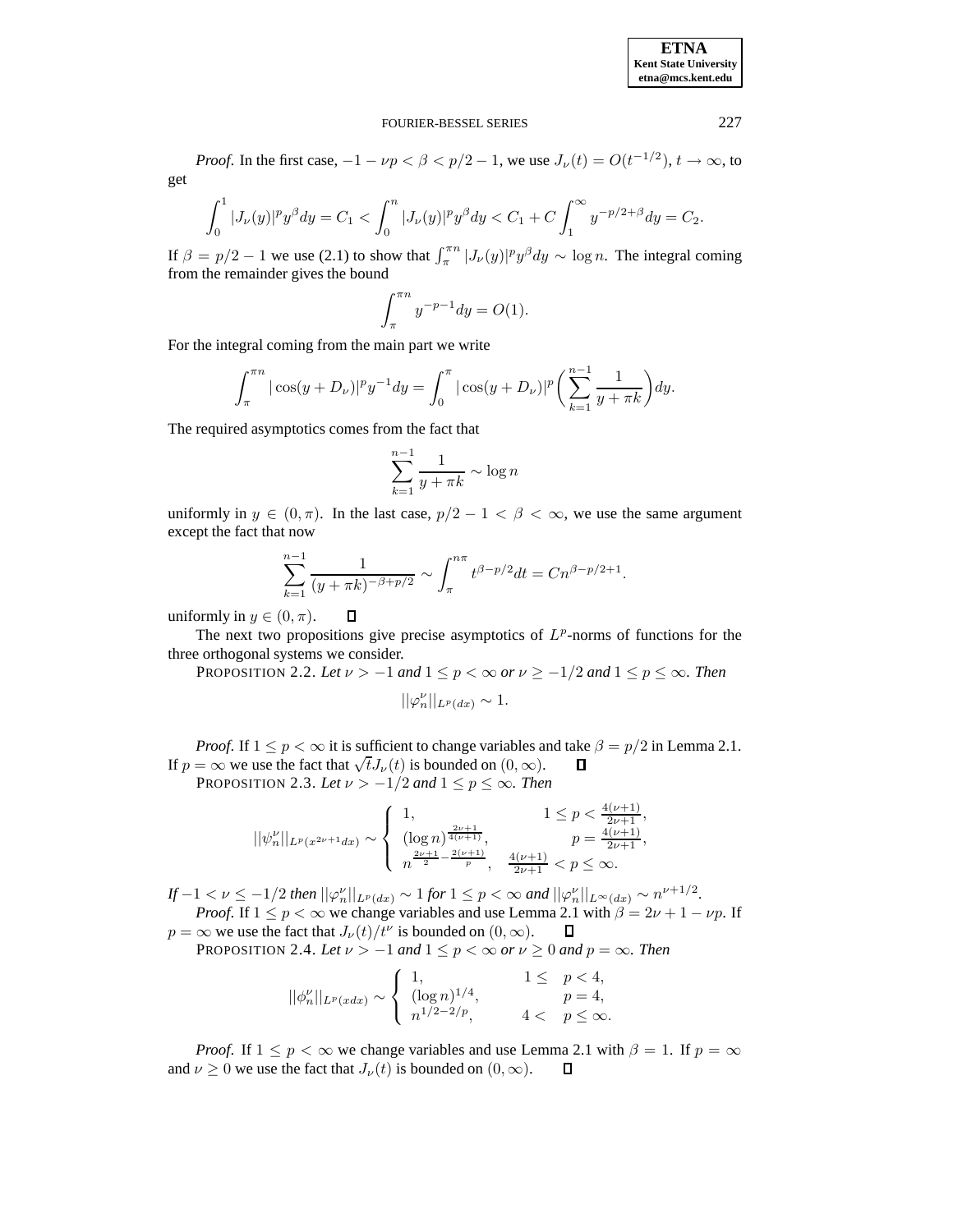**3. Almost everywhere convergence: proof of Theorem 1.1.** In this section we restrict our attention to the case  $\nu \ge -1/2$ . We will use the representation of the Dirichlet kernel

$$
K_N(x,y)=\sum_0^N\varphi_n^\nu(x)\varphi_n^\nu(y)
$$

given by MacRoberts (see [\[16\]](#page-12-4), Lemma 4.1):

$$
K_N(x, y) = G_N(x, y) + R_N(x, y),
$$

where

$$
G_N(x,y) = \frac{A_N}{2} \sqrt{xy} \frac{J_\nu(A_N x) J_{\nu+1}(A_N y) - J_\nu(A_N y) J_{\nu+1}(A_N x)}{x - y},
$$

 $A_N = (N + \frac{\nu}{2} + \frac{1}{4})\pi$ , and

$$
|R_N(x,y)| \le C\bigg(\frac{1}{x+y} + \frac{1}{2-x-y}\bigg).
$$

We then have

$$
S_N f(x) = \int_0^1 G_N(x, y) f(y) dy + \int_0^1 R_N(x, y) f(y) dy = G_N f(x) + R_N f(x)
$$

and

$$
S^* f(x) \le G^* f(x) + R^* f(x),
$$

where  $G^*f(x) = \sup_N |G_N f(x)|$  and  $R^*f(x) = \sup_N |R_N f(x)|$ . To get the estimate

(3.1) 
$$
||R^*f||_{p,\alpha} \leq C||f||_{p,\alpha},
$$

we write

$$
R^* f(x) \le C \int_0^1 \left( \frac{1}{x+y} + \frac{1}{2-x-y} \right) |f(y)| dy.
$$

It is now sufficient to know that the integral operators

$$
T_i f(x) = \int_0^1 K_i(x, y) f(y) dy, \qquad i = 1, 2,
$$

with the kernels

$$
K_1(x,y) = \left(\frac{x}{y}\right)^{\beta} \cdot \frac{1}{x+y}, \qquad K_2(x,y) = \left(\frac{x}{y}\right)^{\beta} \cdot \frac{1}{2-x-y}
$$

are bounded on  $L^p(dx)$  whenever  $1 < p < \infty$  and  $-\frac{1}{p} < \beta < \frac{1}{p'}$ . This is the content of a homogeneous kernel lemma, see [\[14\]](#page-12-6), p.228, and Lemma 3 in [\[2\]](#page-11-1). We now start proving the second estimate

(3.2) 
$$
||G^* f||_{p,\alpha} \leq C||f||_{p,\alpha}.
$$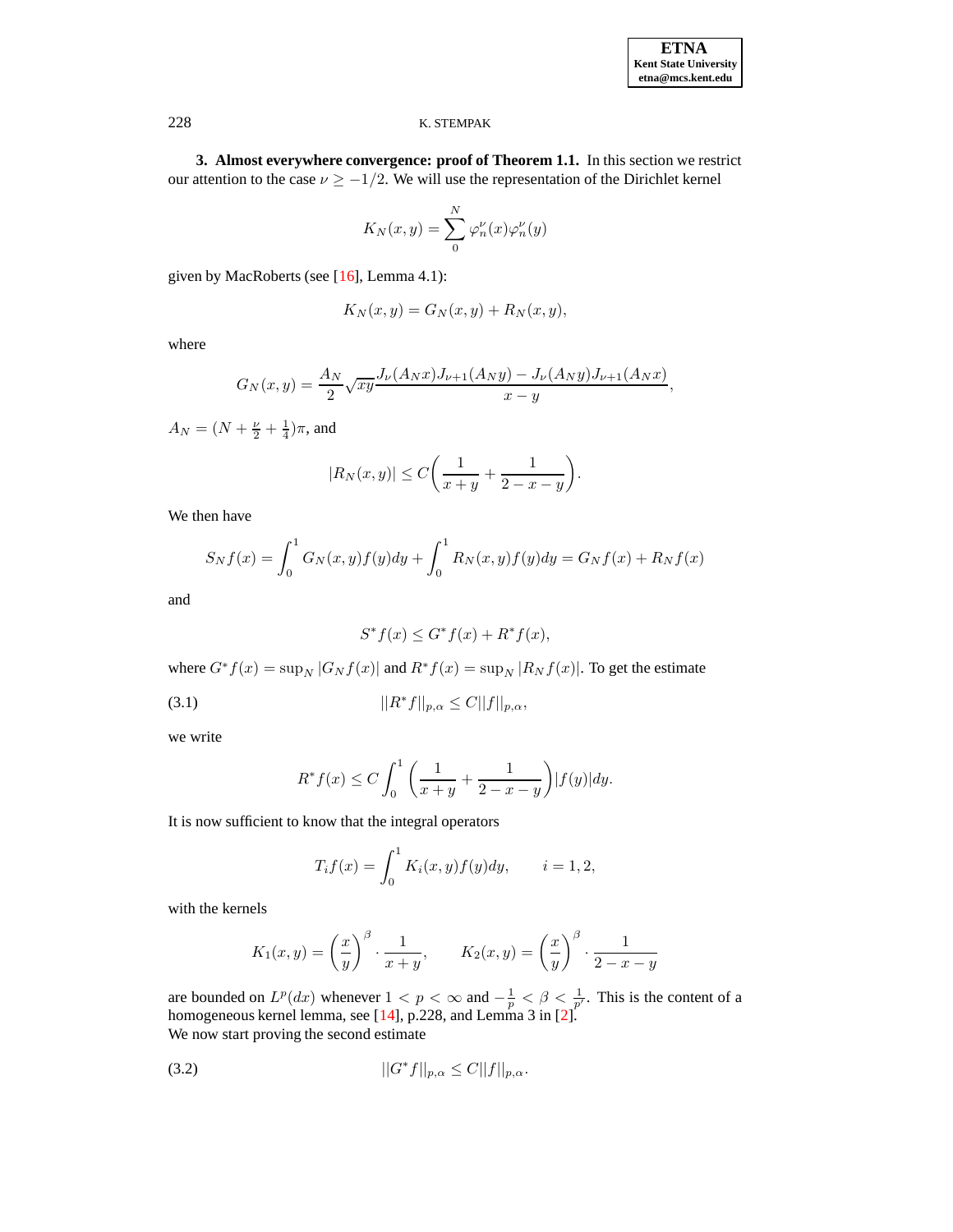We will show that

$$
G^* f(x) \le C(Mf(x) + Mf(2x) + H^*f(x) + C^*f(x))
$$

where  $M$  is the maximal Hardy-Littlewood operator

$$
Mf(x) = \sup_{a < x < b} \frac{1}{b-a} \int_a^b |f(t)| \, dt
$$

 $H^*$  is the maximal Hilbert transform operator

$$
H^* f(x) = \sup_{0 < E < \infty} \left| \int_{0 < |x - y| < E} \frac{f(y)}{x - y} dy \right|,
$$

and  $C^*$  is the maximal Carleson operator

$$
C^*f(x) = \sup_{n \in \mathbb{N}} \sup_{0 \leq E \leq \infty} \left| \int_{0 < |x-y| < E} \frac{e^{-iny} f(y)}{x-y} dy \right|.
$$

This, combined with the well known weighted inequalities for each of the operators  $M$ ,  $H^*$ and  $C^*$  (for the operator  $C^*$  see, for instance, [\[13\]](#page-12-0)) gives (3.2) and together with (3.1) finishes the proof of Theorem 1.1.

Fix x in  $(0, 1)$  and f in  $L^{p,\alpha}(dx)$  and write

$$
G_N f(x) = \sum_{i=1}^3 \int_{\mathbb{R}} G_N(x, y) f_i(y) dy,
$$

where  $f_1 = f \cdot \chi_{[0,x/2]}, f_2 = f \cdot \chi_{[x/2,3x/2]}, f_3 = f \cdot \chi_{[3x/2,\infty)}$  (we consider f, originally defined on  $(0, 1)$ , as a function on R by putting  $f = 0$  outside  $(0, 1)$ ). Hence

$$
|G_N f(x)| \le \sum_{i=1}^3 |G_N f_i(x)|.
$$

We start with estimating  $|G_N f_1(x)|$  by considering, for instance, the term resulting from taking  $J_{\nu}(A_N y)J_{\nu+1}(A_N x)$  in the numerator in  $G_N(x, y)$ . Then

$$
\sqrt{A_Nx} J_{\nu+1}(A_Nx)| \int_{\mathbb{R}} |\sqrt{A_Ny} J_{\nu}(A_Ny)| \frac{|f_1(y)|}{|x-y|} dy
$$
  
\n
$$
\leq C \int_0^{x/2} \frac{|f(y)|}{x-y} dy \leq C \frac{1}{x} \int_0^{x/2} |f(y)| dy \leq C M f(x).
$$

Analogously we estimate  $|G_N f_3(x)|$  obtaining

$$
\sqrt{A_Nx} J_{\nu+1}(A_Nx) \Big| \int_{\mathbb{R}} |\sqrt{A_Ny} J_{\nu}(A_Ny)| \frac{|f_3(y)|}{|x-y|} dy
$$
  
\n
$$
\leq C \int_{3x/2}^1 \frac{|f(y)|}{y-x} dy \leq C \frac{1}{x} \int_{3x/2}^1 |f(y)| dy \leq C M f(2x).
$$

The estimate of  $|G_N f_2(x)|$  is much more delicate. We have

$$
\left| \int_{\mathbb{R}} G_N(x, y) f_2(y) dy \right| \leq \frac{1}{2} \left( \left| \sqrt{A_N x} J_{\nu}(A_N x) \right| \cdot \left| \int_{x/2}^{3x/2} \frac{\sqrt{A_N y} J_{\nu+1}(A_N y)}{x - y} f(y) dy \right| + \left| \sqrt{A_N x} J_{\nu+1}(A_N x) \right| \cdot \left| \int_{x/2}^{3x/2} \frac{\sqrt{A_N y} J_{\nu}(A_N y)}{x - y} f(y) dy \right| \right) \leq C \left( \left| \int_{x/2}^{3x/2} \frac{\sqrt{A_N y} J_{\nu+1}(A_N y)}{x - y} f(y) dy \right| + \left| \int_{x/2}^{3x/2} \frac{\sqrt{A_N y} J_{\nu}(A_N y)}{x - y} f(y) dy \right| \right).
$$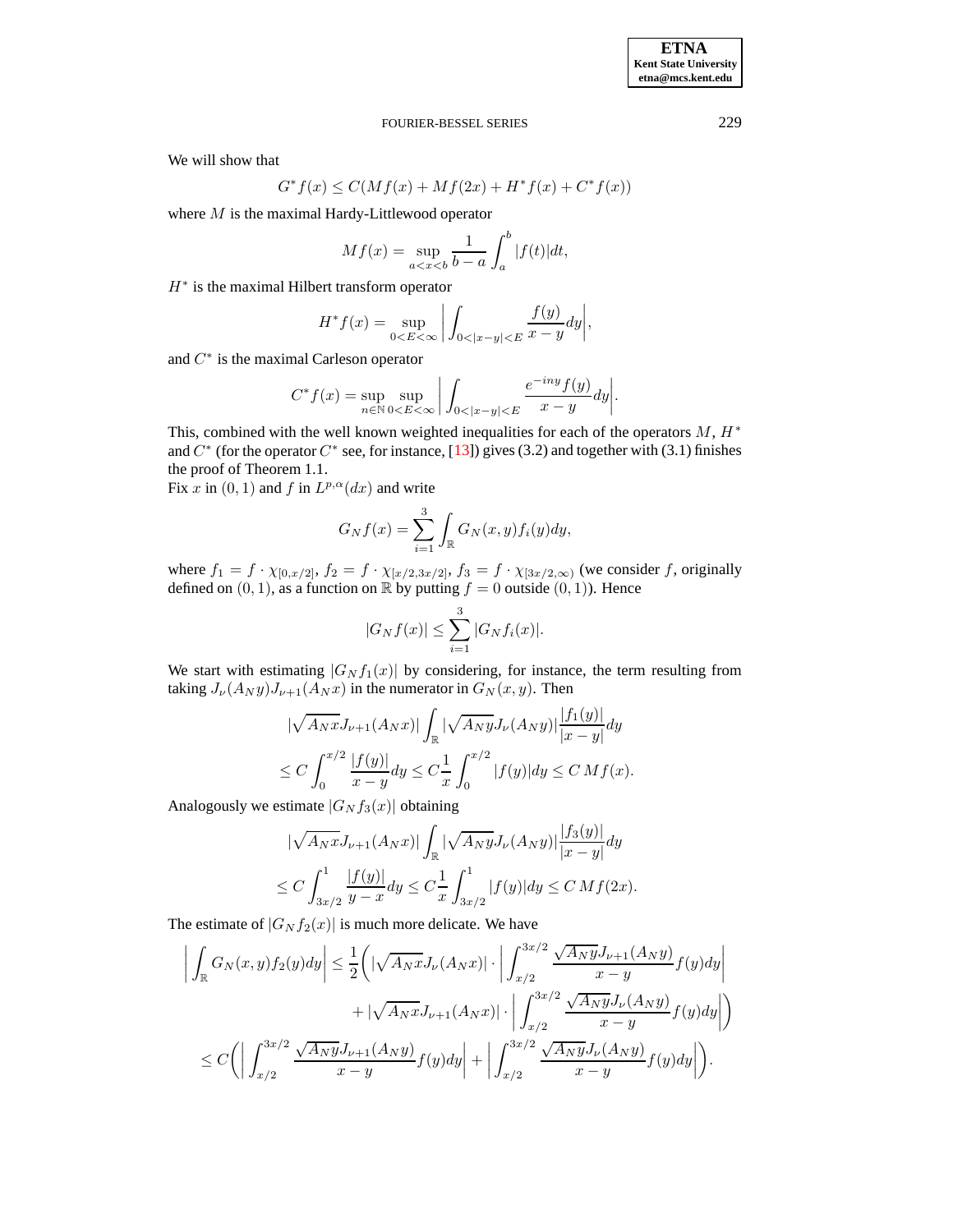**ETNA Kent State University etna@mcs.kent.edu**

### 230 K. STEMPAK

Since both above integrals are treated in the same way it is sufficient to deal with the second integral only. Let

$$
I_N f(x) = \int_{x/2}^{3x/2} \frac{\sqrt{A_N y} J_{\nu}(A_N y)}{x - y} f(y) dy.
$$

Consider first these N's for which  $A_N x \leq 1$ . We have

(3.3) 
$$
J_{\nu}(A_N y) = (J_{\nu}(A_N y) - J_{\nu}(A_N x)) + J_{\nu}(A_N x),
$$

hence the piece in  $I_N f(x)$  resulting from the summand  $J_\nu(A_N x)$  is bounded by

$$
|J_{\nu}(A_Nx)| \cdot \left| \int_{x/2}^{3x/2} \frac{\sqrt{A_Ny}}{x-y} f(y) dy \right|
$$
  
\n
$$
\leq |J_{\nu}(A_Nx)| \cdot \left( \left| \int_{x/2}^{3x/2} \frac{\sqrt{A_Ny} - \sqrt{A_Nx}}{x-y} f(y) dy \right| + \sqrt{A_Nx} \left| \int_{x/2}^{3x/2} \frac{1}{x-y} f(y) dy \right| \right).
$$

The term resulting from the last integral is estimated by

$$
C\bigg|\int_{x/2}^{3x/2}\frac{1}{x-y}f(y)dy\bigg|\leq CH^*f(x).
$$

The term resulting from the first integral is estimated by

$$
\sqrt{A_N} |J_{\nu}(A_N x)| \cdot |\int_{x/2}^{3x/2} \frac{1}{\sqrt{x} + \sqrt{y}} f(y) dy| \le C |\sqrt{A_N x} J_{\nu}(A_N x)| \cdot \frac{1}{x} \int_{x/2}^{3x/2} |f(y)| dy
$$
  
\n
$$
\le C M f(x).
$$

We now come back to the piece resulting in  $I_N f(x)$  from taking  $J_{\nu}(A_N y) - J_{\nu}(A_N x)$  in (3.3). Using the facts that  $J'_\nu(t) = \frac{\nu}{t} J_\nu(t) - J_{\nu+1}(t)$ ,  $\sqrt{t} J_\nu(t)$  and  $\sqrt{t} J_{\nu+1}(t)$  are bounded on  $(0, \infty)$ , and the assumption  $A_N x \leq 1$  we obtain (here  $\xi$  is a number between x and y, hence comparable with  $x$ )

$$
\left| \int_{x/2}^{3x/2} \frac{J_{\nu}(A_N x) - J_{\nu}(A_N y)}{x - y} \sqrt{A_N y} f(y) dy \right| \le A_N \int_{x/2}^{3x/2} |\sqrt{A_N y} J_{\nu}'(A_N \xi)| \cdot |f(y)| dy
$$
  

$$
\le C \frac{1}{x} \int_{x/2}^{3x/2} |f(y)| dy \le C M f(x).
$$

It remains to consider those N's for which  $A_N x \geq 1$ . This time we write

$$
J_{\nu}(A_N y) = Q_1(A_N y) + Q_2(A_N y),
$$

where  $Q_1(t) = J_{\nu}(t) + \sqrt{2/\pi t} \sin(t - D_{\nu+1})$  and  $Q_2(t) = -\sqrt{2/\pi t} \sin(t - D_{\nu+1})$ . The piece in  $I_N f(x)$  resulting from the summand  $Q_2(A_N y)$  is bounded by

$$
\sqrt{2/\pi}\bigg|\int_{x/2}^{3x/2}\frac{\sin(A_Ny-D_{\nu+1})}{x-y}f(y)dy\bigg|\leq C C^*f(x).
$$

To estimate the piece in  $I_N f(x)$  resulting from the summand  $Q_1(A_N y)$  we further write

$$
Q_1(A_N y) = (Q_1(A_N y) - Q_1(A_N x)) + Q_1(A_N x).
$$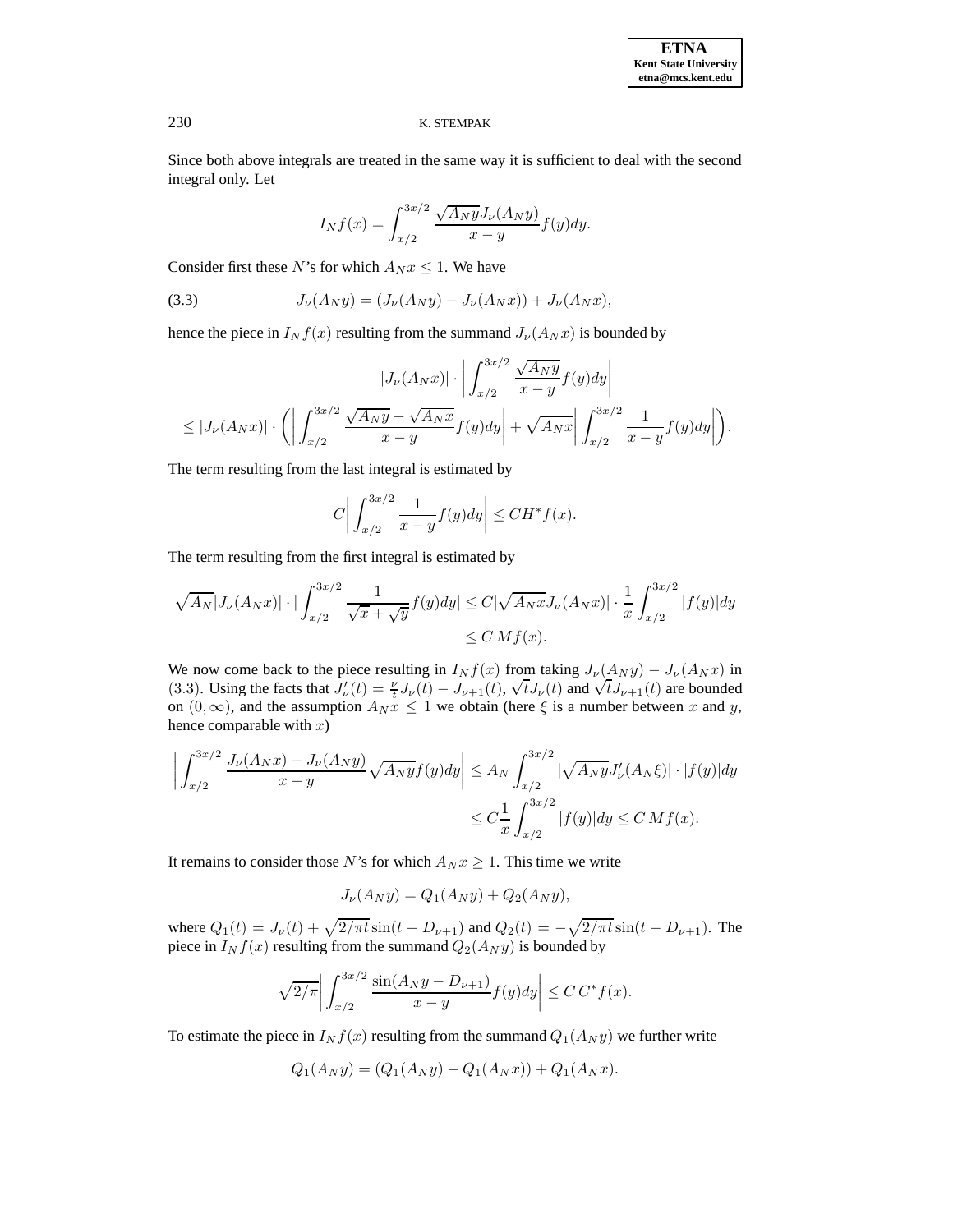Taking into account the second summand,  $Q_1(A_N x)$ , we get the bound

$$
\left| \int_{x/2}^{3x/2} \frac{\sqrt{A_N y} Q_1(A_N x)}{x - y} f(y) dy \right|
$$
  
\n
$$
= \left| \int_{x/2}^{3x/2} \frac{(\sqrt{A_N y} - \sqrt{A_N x}) + \sqrt{A_N x}) Q_1(A_N x)}{x - y} f(y) dy \right|
$$
  
\n
$$
\leq \sqrt{A_N} |Q_1(A_N x)| \cdot \int_{x/2}^{3x/2} \frac{|f(y)|}{\sqrt{x} + \sqrt{y}} dy + |\sqrt{A_N x} Q_1(A_N x)| \cdot \left| \int_{x/2}^{3x/2} \frac{f(y)}{x - y} dy \right|
$$
  
\n
$$
\leq |\sqrt{A_N x} Q_1(A_N x)| \cdot \frac{1}{x} \int_{x/2}^{3x/2} |f(y)| dy + C \left| \int_{x/2}^{3x/2} \frac{f(y)}{x - y} dy \right|
$$
  
\n
$$
\leq C(M f(x) + H^* f(x)).
$$

For the first summand,  $Q_1(A_N y) - Q_1(A_N x)$ , we write

(3.4) 
$$
\left| \int_{x/2}^{3x/2} \frac{\sqrt{A_N y} (Q_1(A_N y) - Q_1(A_N x))}{x - y} f(y) dy \right|
$$

$$
\leq \int_{x/2}^{3x/2} |Q'_1(A_N \xi(y))\sqrt{A_N y}| f(y)| dy,
$$

where  $\xi(y)$  is between x and y. It is easily seen that

$$
Q_1'(t) = \frac{\nu}{t}J_{\nu}(t) + \frac{1}{\sqrt{2\pi}}t^{-3/2}\sin(t - D_{\nu+1}) + R(t),
$$

where  $R(t) = O(t^{-3/2})$  as  $t \to \infty$ . Hence, we also have  $|Q_1'(t)| \leq Ct^{-3/2}$  for  $t \geq 1$ . Therefore using  $A_N x \ge 1$  we further estimate (3.4) by

$$
CA_N \int_{x/2}^{3x/2} |A_N \xi(y)|^{-3/2} \sqrt{A_N y} |f(y)| dy
$$
  

$$
\leq CA_N \int_{x/2}^{3x/2} |A_N x|^{-1} \sqrt{A_N y} |f(y)| dy \leq CM f(x).
$$

This finishes the estimate of  $I_N f(x)$  under the assumption  $A_N x \geq 1$ , hence the proof of Theorem 1.1.

**4. Divergence results.** As it was already mentioned the results from Corollaries 1.3 and 1.4 are sharp. In the proof of the following two propositions we apply an argument which was used by Meaney [\[11\]](#page-12-7) in the case of Jacobi expansions.

PROPOSITION 4.1. Let  $\nu > -1/2$  and  $p_o = 4(\nu + 1)/(2\nu + 3)$ . There exists a func*tion*  $g_o$  *in*  $L^{p_o}(x^{2\nu+1}dx)$  *whose Fourier-Bessel series*  $\sum_1^{\infty} b_n(g_o)\psi_n^{\nu}(x)$  *is divergent almost everywhere on* (0, 1)*.*

*Proof.* To simplify the notation we use  $|| \cdot ||_p$  to denote the  $L^p$ -norm with respect to the measure  $x^{2\nu+1}dx$  on  $(0,1)$  and  $\langle \cdot, \cdot \rangle$  to denote the scalar product in  $L^2(x^{2\nu+1}dx)$ . Let  $g \in L^{p_o}(x^{2\nu+1}dx)$ . Then, by Proposition 2.3,

$$
(4.1) \t |b_n(g)| = \left| \int_0^1 g(x) \psi_n^{\nu}(x) x^{2\nu+1} dx \right| \le ||g||_{p_o} ||\psi_n^{\nu}||_{p_o'} \le C (\log n)^{1/p_o'}.
$$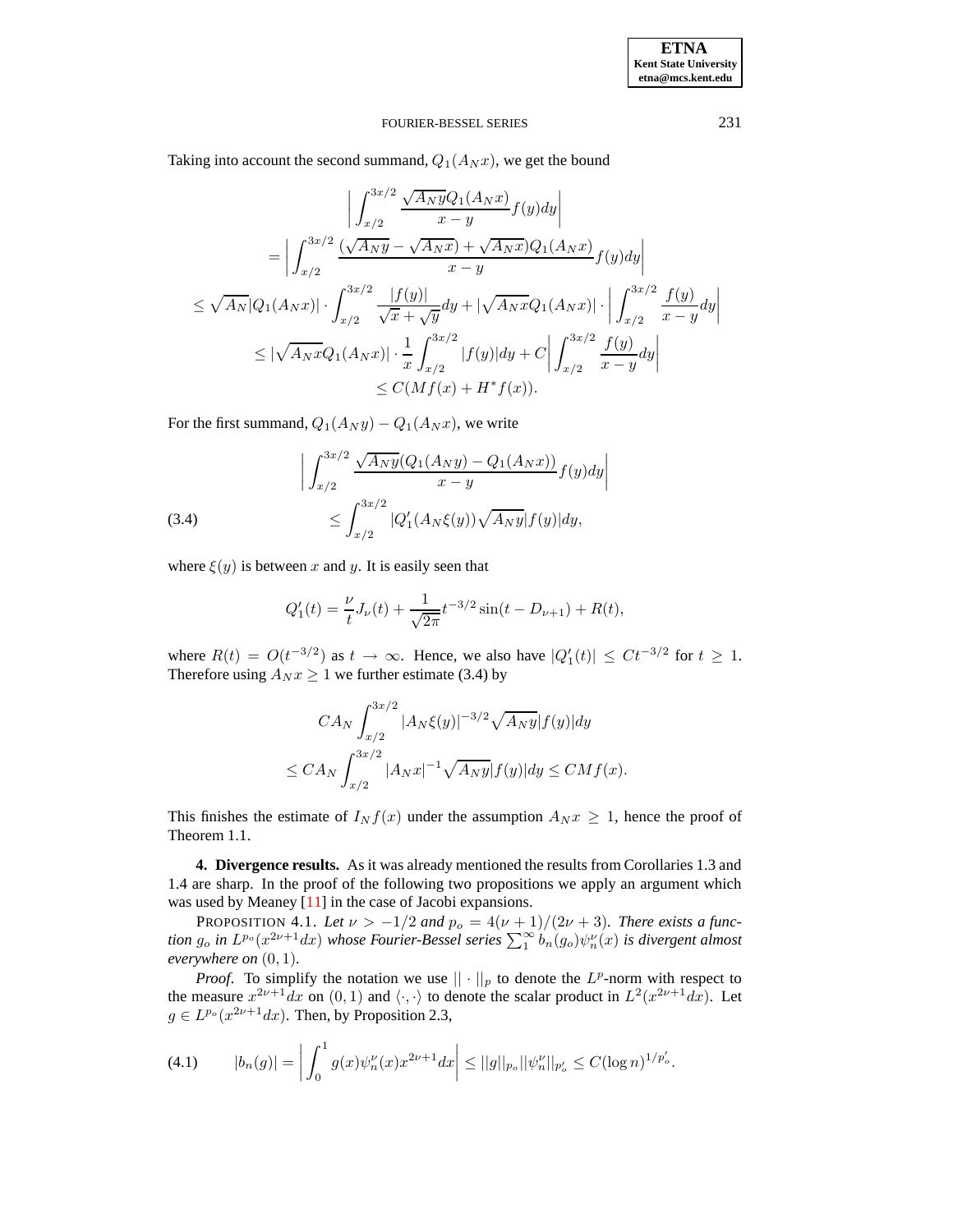Consider the sequence of functionals

$$
T_n g = \langle g, \psi_n^{\nu} \rangle ||\psi_n^{\nu}||_{p_o'}^{-1/2}
$$

on  $L^{p_o}(x^{2\nu+1}dx)$ . The norms of these functionals equal  $||\psi_n^{\nu}||_{p_o'}^{1/2}$ . Suppose that for every g in  $L^{p_o}(x^{2\nu+1}dx)$ ,

$$
\sup_n |\langle g, \psi_n^{\nu} \rangle| \cdot ||\psi_n^{\nu}||_{p_o'}^{-1/2} < \infty.
$$

Then, by the Banach-Steinhaus theorem, we would have  $\sup_n ||\psi_n^{\nu}||_{p_o'}^{1/2} < \infty$  which is not possible since, again by Proposition 2.3,  $||\psi_n^{\nu}||_{p_o'}^{1/2} \sim (\log n)^{1/2p_o'}$ . Therefore, there is an  $g_o$ in  $L^{p_o}(x^{2\nu+1}dx)$  such that

$$
\sup_n |\langle g_o, \psi_n^{\nu} \rangle| \cdot ||\psi_n^{\nu}||_{p_o'}^{-1/2} = \infty,
$$

hence, also

$$
\sup_n |b_n(g_o)| = \infty.
$$

Assume that  $\sum_{1}^{\infty} b_n(g_o)\psi_n^{\nu}(x)$  converges on a subset A of positive measure in  $(0, 1)$ . Clearly, we can think that  $A \subset (\varepsilon, 1)$  for a fixed  $\varepsilon > 0$ . Therefore

$$
b_n(g_o)\psi_n^{\nu}(x) \to 0, \qquad x \in A.
$$

Given x in A, consider large n (such that  $\lambda_n \varepsilon \geq 1$ ). By using (2.1), we obtain

$$
\psi_n^{\nu}(x) = c_{n,\nu} x^{-\nu} \left( \left( \frac{2}{\pi \lambda_n x} \right)^{1/2} \cos(\lambda_n x + D_{\nu}) + O((\lambda_n x)^{-3/2}) \right).
$$

Since the remainder gives the  $O(n^{-1})$  income and, by (4.1),  $b_n(g_o) = O((\log n)^{1/p'_o})$  the remainder part in  $b_n(g_o)\psi_n^{\nu}(x)$  is  $o(n)$ . Hence, for every x in A, a set of a positive measure, we have

$$
b_n(g_o)\cos(\lambda_n x + D_\nu) \to 0.
$$

By a variant of the Cantor-Lebesgue lemma, cf. [\[18\]](#page-12-8), p.316 or [\[12\]](#page-12-9), Lemma 4, this implies  $b_n(q_o) \rightarrow 0$  which contradicts (4.2).  $\Box$ 

PROPOSITION 4.2. Let  $\nu > -1$ . There exists a function  $h_o$  in  $L^{4/3}(x \, dx)$  whose Fourier-*Bessel series*  $\sum_{1}^{\infty} d_n(h_o) \phi_n^{\nu}(x)$  *is divergent almost everywhere on*  $(0, 1)$ *.* 

*Proof.* This time, to simplify the notation, we use  $|| \cdot ||_p$  to denote the  $L^p$ -norm with respect to the measure x dx on  $(0, 1)$  and  $\langle \cdot, \cdot \rangle$  to denote the scalar product in  $L^2(x \, dx)$ . Let  $h \in L^{4/3}(x \, dx)$ . Then, by Proposition 2.4,

(4.3) 
$$
|d_n(h)| = \left| \int_0^1 h(x) \phi_n^{\nu}(x) x \, dx \right| \leq ||h||_{4/3} ||\phi_n^{\nu}||_4 \leq C (\log n)^{1/4}.
$$

Consider the sequence of functionals

$$
T_n h = \langle h, \phi_n^{\nu} \rangle ||\phi_n^{\nu}||_4^{-1/2}
$$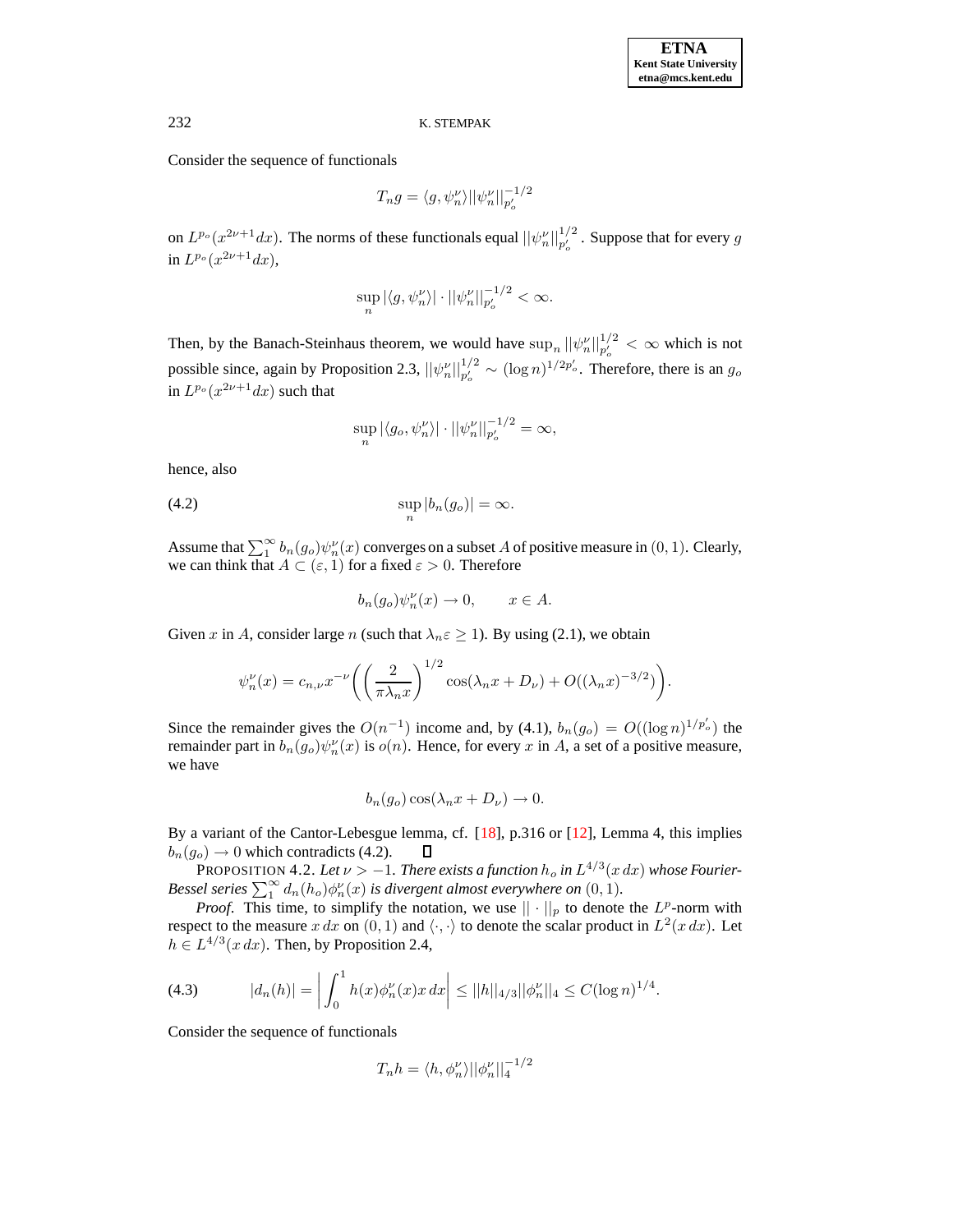| <b>ETNA</b>                  |
|------------------------------|
| <b>Kent State University</b> |
| etna@mcs.kent.edu            |

on  $L^{4/3}(x \, dx)$ . The norms of these functionals equal  $||\phi_n^{\nu}||_4^{1/2}$ . Suppose that for every h in  $L^{4/3}(x \, dx),$ 

$$
\sup_n |\langle h, \phi_n^{\nu} \rangle| \cdot ||\phi_n^{\nu}||_4^{-1/2} < \infty.
$$

Then, by the Banach-Steinhaus theorem, we would have  $\sup_n ||\phi_n^{\nu}||_4^{1/2} < \infty$  which is not possible since, again by Proposition 2.4,  $||\phi_n^{\nu}||_4^{1/2} \sim (\log n)^{1/8}$ . Therefore, there is an  $h_o$  in  $L^{4/3}(x dx)$  such that

$$
\sup_{n} |\langle h_o, \phi_n^{\nu} \rangle| \cdot ||\phi_n^{\nu}||_4^{-1/2} = \infty,
$$

hence, also

$$
\sup_{n} |d_n(h_o)| = \infty.
$$

Assume that  $\sum_{1}^{\infty} d_n(h_o) \psi_n'(x)$  converges on a subset A of positive measure in  $(\varepsilon, 1)$ . Therefore

$$
d_n(h_o)\phi_n^{\nu}(x) \to 0, \qquad x \in A.
$$

Given x in A, consider large n (such that  $\lambda_n \varepsilon \ge 1$ ). By using (2.1), we obtain

$$
\phi_n^{\nu}(x) = c_{n,\nu} \left( \left( \frac{2}{\pi \lambda_n x} \right)^{1/2} \cos(\lambda_n x + D_{\nu}) + O((\lambda_n x)^{-3/2}) \right).
$$

Since the remainder is  $O(n^{-1})$  and, by (4.3),  $d_n(h_o) = O((\log n)^{1/4})$  the remainder part in  $d_n(h_o)\phi_n^{\nu}(x)$  is  $o(n)$ . Hence, for every x in A, a set of a positive measure, we have

$$
d_n(h_o)\cos(\lambda_n x + D_\nu) \to 0.
$$

 $\Box$ 

Again  $d_n(h_o) \rightarrow 0$  which contradicts (4.4).

**5. Norm convergence: necessity.** The problem of the norm convergence of partialsums of expansions with respect to the three orthogonal systems discussed in the introduction has been widely discussed in the literature, cf. papers of Benedek and Panzone [\[1\]](#page-11-0), [\[2\]](#page-11-1), Gilbert [\[6\]](#page-12-5) and Wing [\[17\]](#page-12-2). Applying a fairly standard argument, we take here the opportunity to show the necessity parts in the following two results.

PROPOSITION 5.1. Let  $\nu > -1$  and  $1 \le p \le \infty$ . Then

(5.1) 
$$
||S_N f - f||_{L^p(dx)} \to 0, \qquad N \to \infty
$$

*for every f in*  $L^p(dx)$  *if and only if*  $\nu \ge -1/2$  *and*  $1 < p < \infty$  *or*  $-1 < \nu < -1/2$  *and*  $2/(2\nu+3) < p < -2/(2\nu+1)$ .

*Proof.* The sufficiency is contained in [\[17\]](#page-12-2) and [\[2\]](#page-11-1). For the neccesity assume first that  $\nu = -1/2$ . Then (5.1) gives uniform boundedness of the partial sum operators for cosine expansions on  $L^p(dx)$  and it is well known that this does not hold for  $p = 1$  (or, for its conjugate,  $p = \infty$ ). The general case  $\nu \ge -1/2$  then follows by Gilbert's transplantation theorem [\[6\]](#page-12-5). If  $-1 < \nu < -1/2$ , then there is nothing to prove since the condition  $p >$  $2/(2\nu+3)$  is just to guarantee the existence of the Fourier-Bessel coefficients  $a_n^{\nu}(f)$  for a general f in  $L^p(dx)$  and  $-2/(2\nu+1)$  is the conjugate to  $2/(2\nu+3)$ .  $\Box$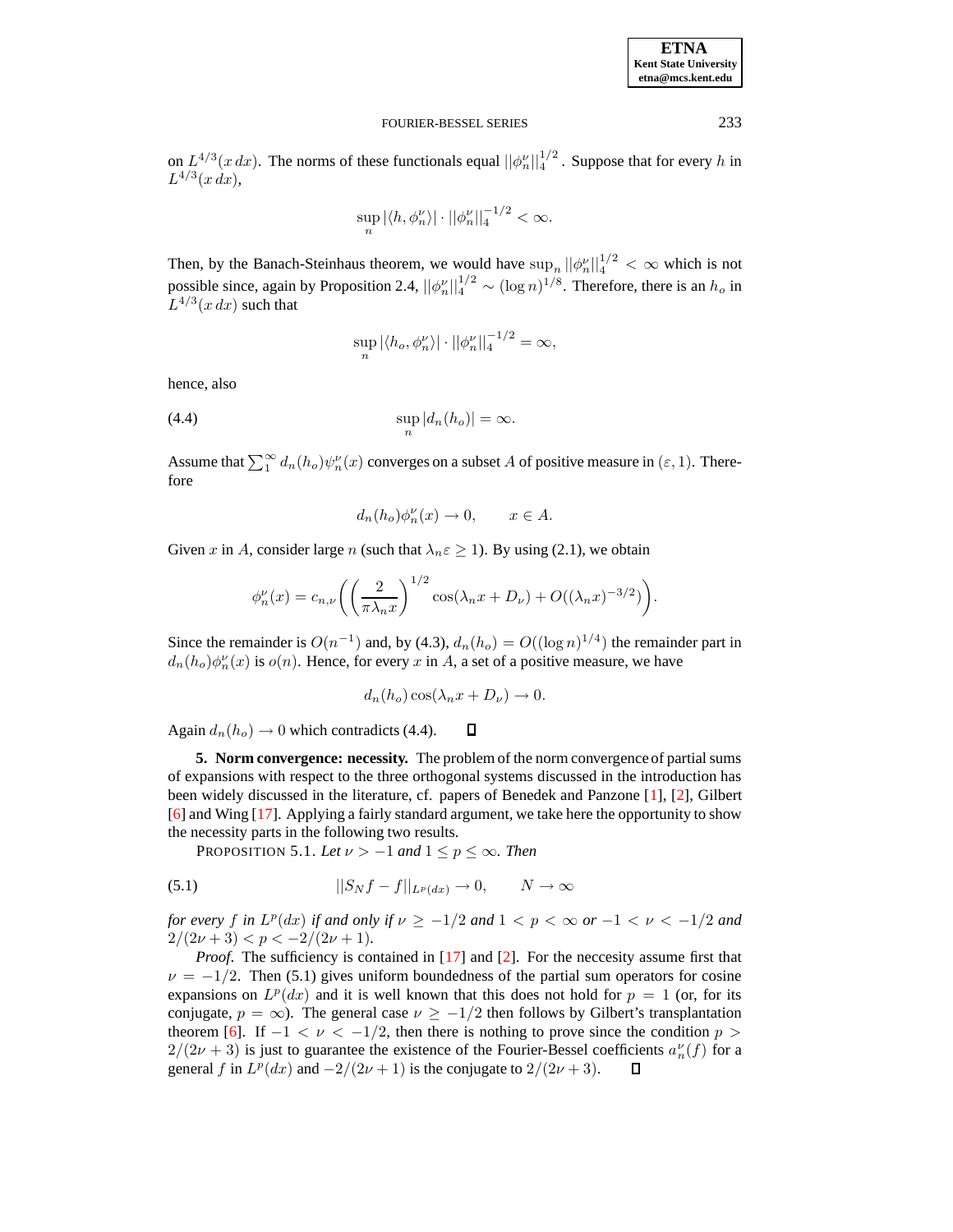PROPOSITION 5.2. *Let*  $\nu > -1$  *and*  $1 \leq p \leq \infty$ *. Then* 

(5.2) 
$$
||S_N g - g||_{L^p(x^{2\nu+1}dx)} \to 0, \qquad N \to \infty
$$

for every g in  $L^p(x^{2\nu+1}dx)$  if and only if

(5.3) 
$$
\frac{4(\nu+1)}{2\nu+3} < p < \frac{4(\nu+1)}{2\nu+1}.
$$

*Proof.* The sufficiency is contained in [\[1\]](#page-11-0). Assume now that (5.2) holds true. Then, by the Banach-Steinhaus theorem,

$$
||S_N g||_{L^p(x^{2\nu+1}dx)} \leq M||g||_{L^p(x^{2\nu+1}dx)}
$$

with a constant  $M > 0$  independent of  $N = 1, 2, \dots$ , which implies

$$
||b_N(g)\psi^{\nu}_N||_{L^p(x^{2\nu+1}dx)}\leq 2M||g||_{L^p(x^{2\nu+1}dx)}.
$$

This means that the operators

$$
P_N g = \langle g, \psi^\nu_N \rangle \psi^\nu_N
$$

are bounded on  $L^p(x^{2\nu+1}dx)$  uniformly in  $N=1,2,\ldots$  But the norms of these operators equal  $||\psi^{\nu}_{N}||_{p}||\psi^{\nu}_{N}||_{p'}$  and, by Proposition 2.3,

$$
\sup_n ||\psi_n^\nu||_p ||\psi_n^\nu||_{p'} < \infty
$$

if and only if  $p$  satisfies (5.3).  $\Box$ PROPOSITION 5.3. Let  $\nu > -1$  and  $1 \le p \le \infty$ . Then

$$
||\widetilde{\mathcal{S}}_N h - h||_{L^p(x dx)} \to 0, \qquad N \to \infty
$$

*for every g in*  $L^p(x \, dx)$  *if and only if*  $\nu \geq -1/2$  *and*  $4/3 < p < 4$  *or*  $-1 < \nu < -1/2$  *and*  $2/(2 + \nu) < p < -2/\nu$ .

*Proof.* The sufficiency is shown in [\[1\]](#page-11-0). For the necessity, in the case  $\nu \ge -1/2$ , we apply the same argument as in the previous proof using now Proposition 2.4. If  $-1 < \nu < -1/2$ then, again, there is nothing to prove since the condition  $p > 2/(2+\nu)$  is just for guaranteeing the existence of the Fourier-Bessel coefficients  $d_n^{\nu}(h)$  for a general h in  $L^p(xdx)$  and  $-2/\nu$ is the conjugate to  $2/(2 + \nu)$ .  $\Box$ 

#### REFERENCES

- <span id="page-11-0"></span>[1] A. BENEDEK AND R. PANZONE, *Mean convergence of series of Bessel functions*, Revista de la Union Matematica Argentina, 26 (1972), pp. 42–61.
- <span id="page-11-1"></span>[2] , *On mean convergence of Fourier-Bessel series of negative order*, Studies in Applied Math. 50 (1971), pp. 281-292.
- <span id="page-11-2"></span>[3] , *Pointwise convergence of series of Bessel functions*, Revista de la Union Matematica Argentina, 26 (1972), pp. 167–186.
- [4] J. J. BETANCOR AND K. STEMPAK, *Relating multipliers and transplantation for Fourier-Bessel expansions and Hankel transform*, Tohoku Math. J., 53 (2001), pp. 109–129.
- <span id="page-11-3"></span>[5] L. COLZANI, A. CRESPI, G. TRAVAGLINI, AND M. VIGNATI, *Equiconvergence theorems for Fourier-Bessel expansions with applications to the harmonic analysis of radial functions in euclidean and non euclidean spaces*, Trans. Amer. Math. Soc., 338 (1993), pp. 43–55.